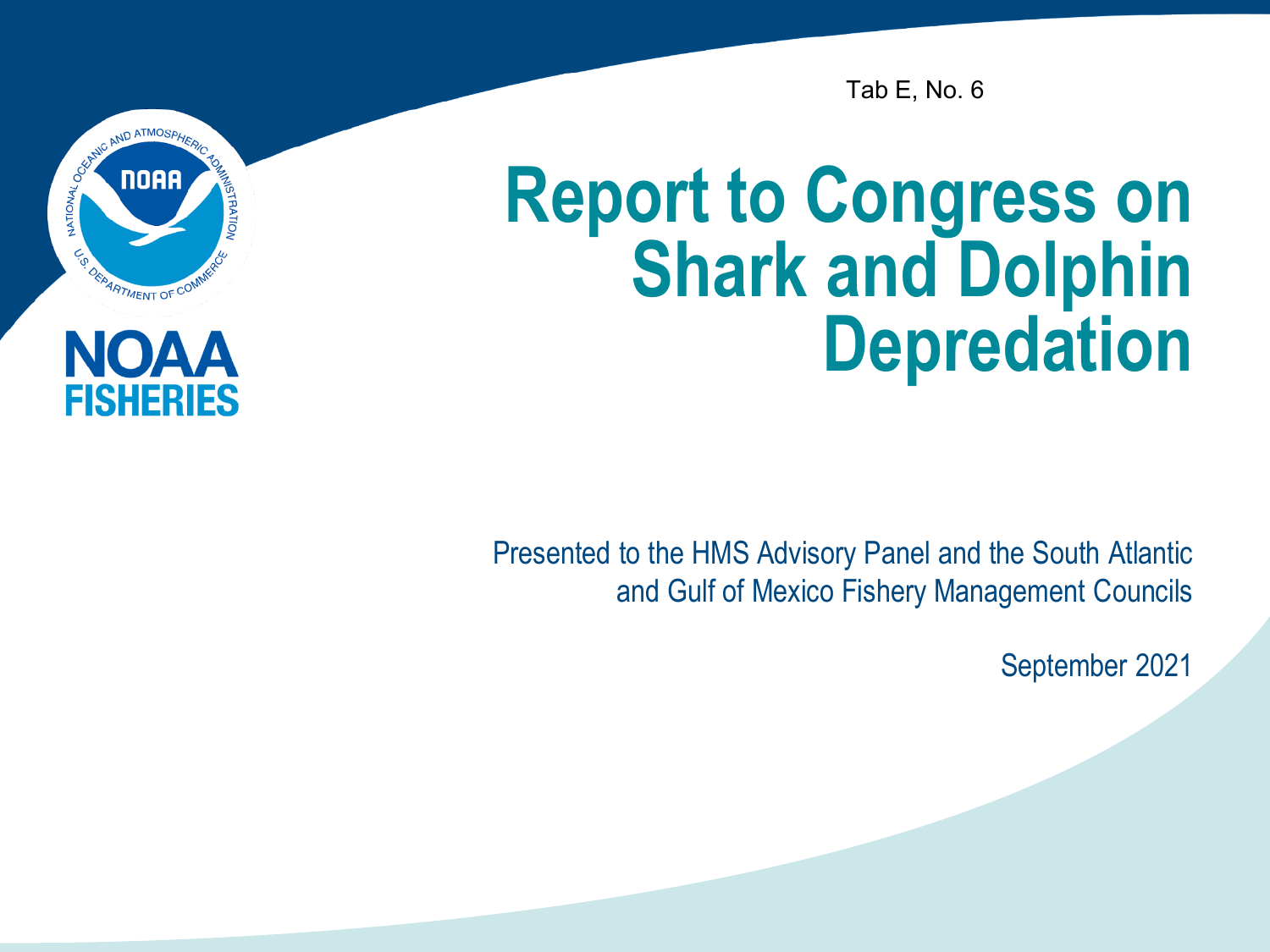## **What is this Report to Congress?**



DEPARTMENT OF CO

**NOAA** 

The 2021 Appropriations Act Joint Explanatory Statement (JES) directs NOAA Fisheries to undertake a review to assess and better understand the occurrence of conflicts between dolphins and sharks and commercial, for-hire, and recreational fishing vessels in the Gulf of Mexico and South Atlantic.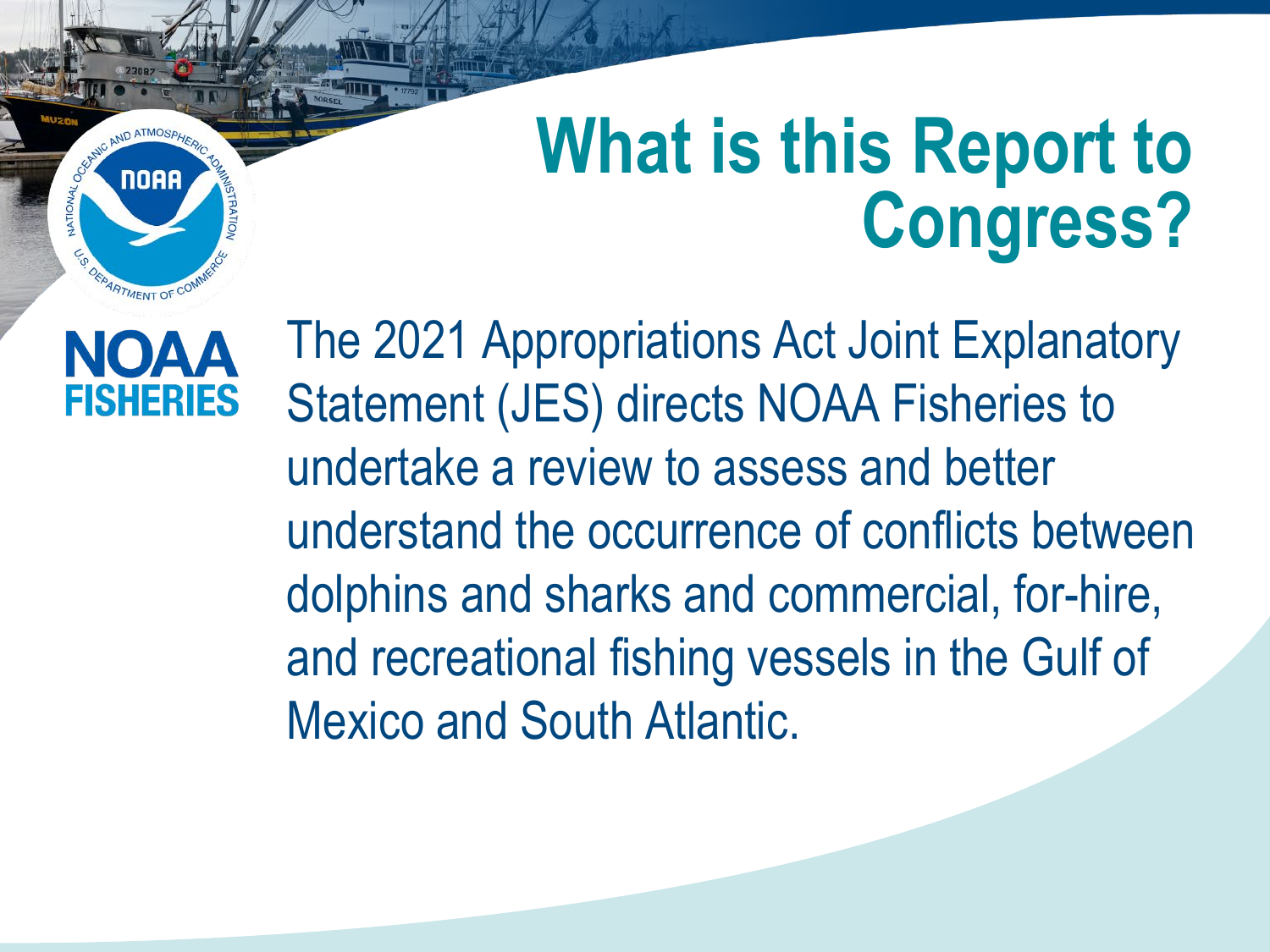## **Details about the JES Directive**

#### The review should provide:

ATMOSPHIC AND ATMOSPH

CO DEPARTMENT OF COM

NOAA

**FISHERIES** 

- (1) a quantification, to the extent practicable within existing resources, of the degree to which dolphins and sharks interfere with commercial, charter, and recreational fishing; and
- (2) recommendations for non-lethal methods to deter dolphins and sharks from interfering with commercial, for-hire, and recreational fishing, in accordance with existing laws.

NOAA Fisheries shall consult with the Marine Mammal Commission, the Gulf of Mexico Fishery Management Council, the South Atlantic Fishery Management Council, the Atlantic Highly Migratory Species Advisory Panel, and conduct outreach to commercial, for-hire, and recreational fishermen.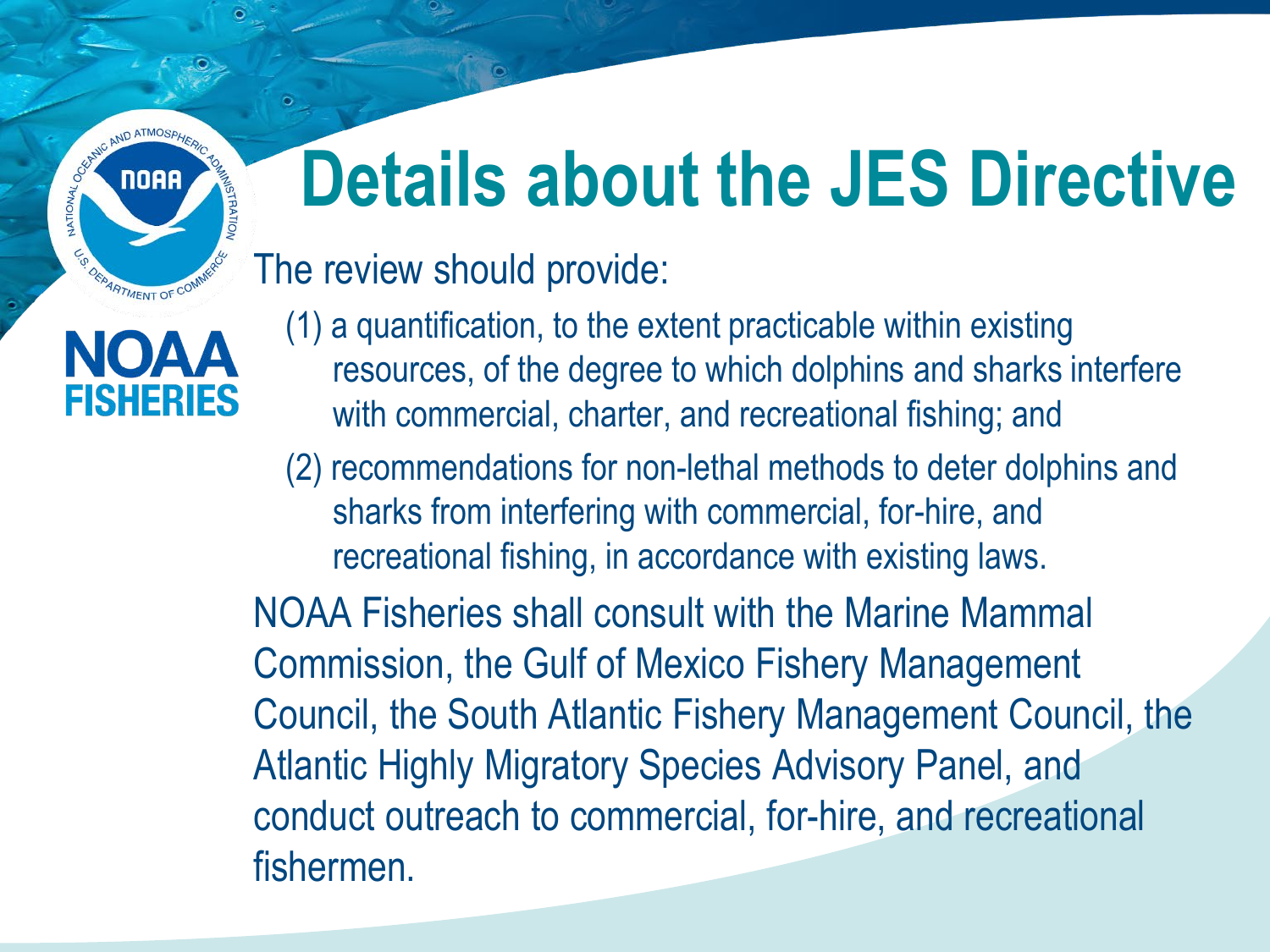## **Expected Scope of the Report**

● One Report to Congress on the joint assessment for both shark and dolphin interference issues

ND ATMOSP

**NOAA** 

**ATMENT OF** 

FISHFRIFS

**ATIONAL** 

- For sharks, focus on commercial (e.g., longline, gillnet, and trawl), recreational (e.g., handgears), and for-hire (e.g., handgears) fisheries
- For dolphins, focus on rod & reel gear fisheries across all sectors - commercial, recreational, and for-hire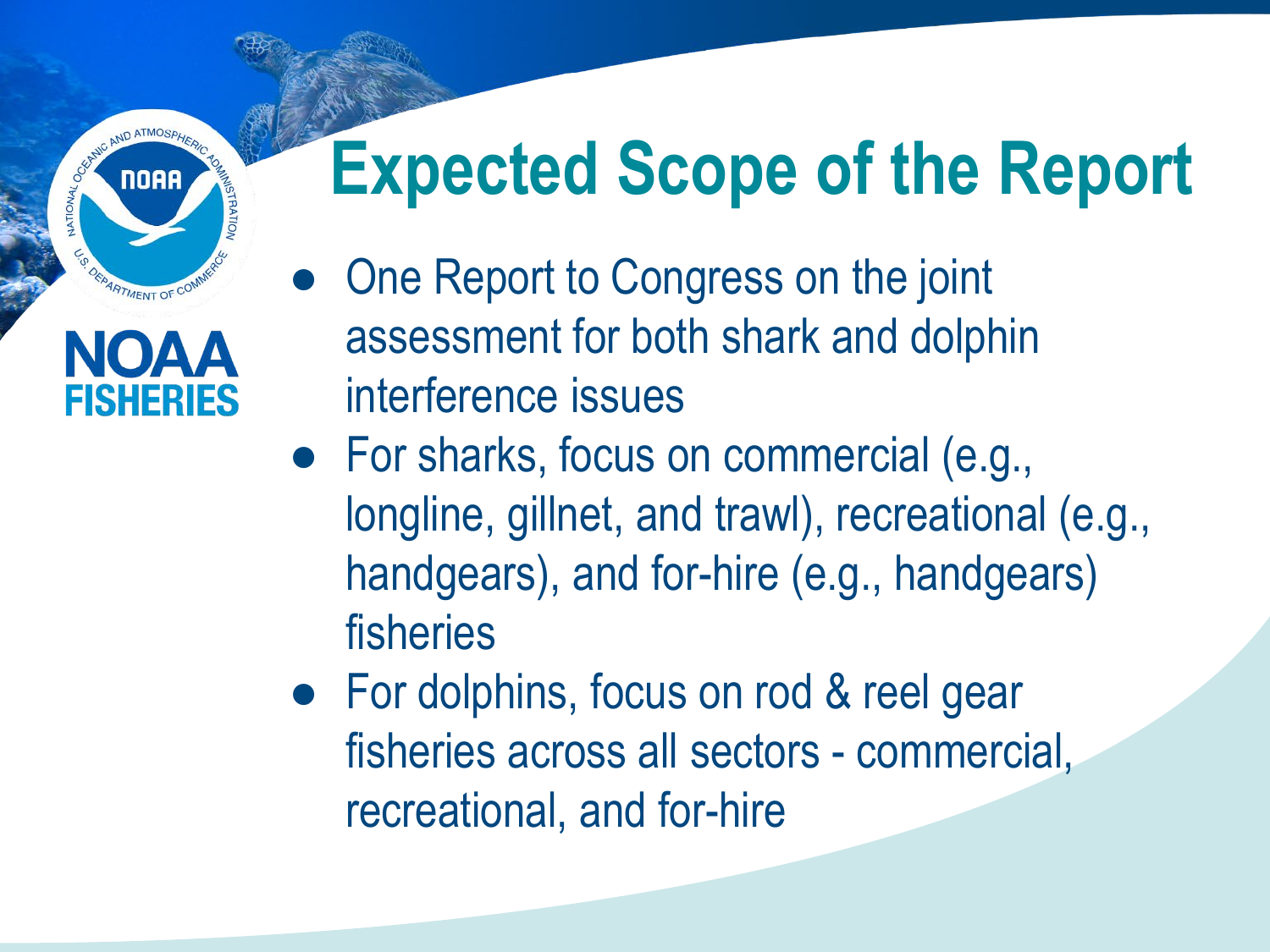# **Major Topics Being Considered**

- Types of Known Interactions
	- **Depredation**
	- **Scavenging**
- Consequences of Interactions: Fisheries
	- Economic losses (lost/damaged gear or catch)
	- Impacts to fishery populations
	- Degraded fishing experience
- Consequences of Interactions: Sharks and dolphins
	- Population-level impacts
	- $\circ$  Entanglement/injury risk to animal
	- Increased retaliation



**EXAMPLE AND ATMOSPHY**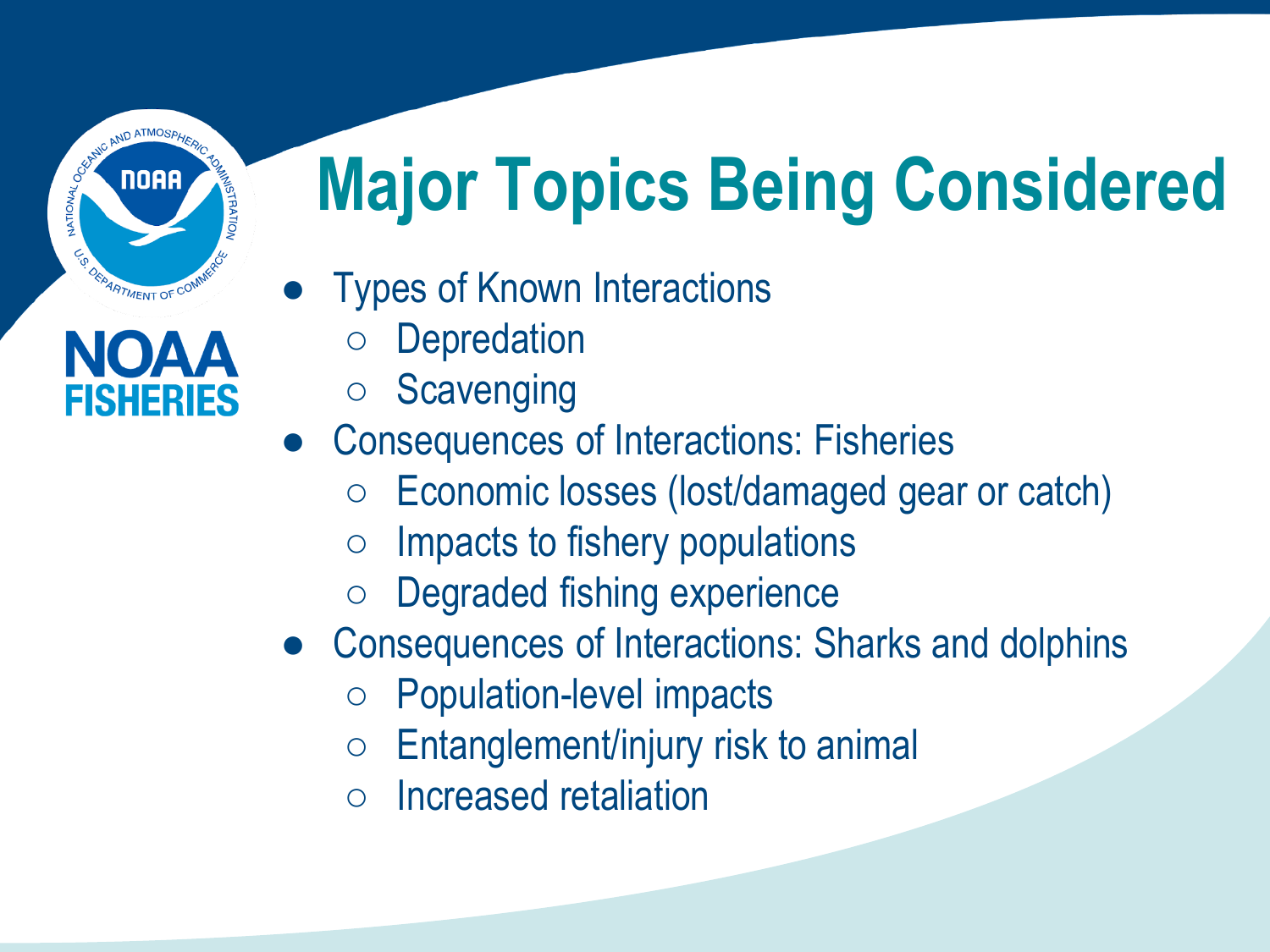**CONSIDERED ATMOSPHE** ES DEPARTMENT OF COM

# **Major Topics Continued**

FISHERIES

- Quantification of Shark and Dolphin Interactions
	- Review of fishery and observer data
	- **Review of literature**
- Recommendations for Non-lethal Deterrents
	- A [proposed rule](https://www.federalregister.gov/documents/2020/08/31/2020-18718/guidelines-for-safely-deterring-marine-mammals) on NOAA Fisheries guidelines for safely deterring marine mammals under NOAA Fisheries' jurisdiction published on 8/31/2020 (85 FR 53763)
- Research Needs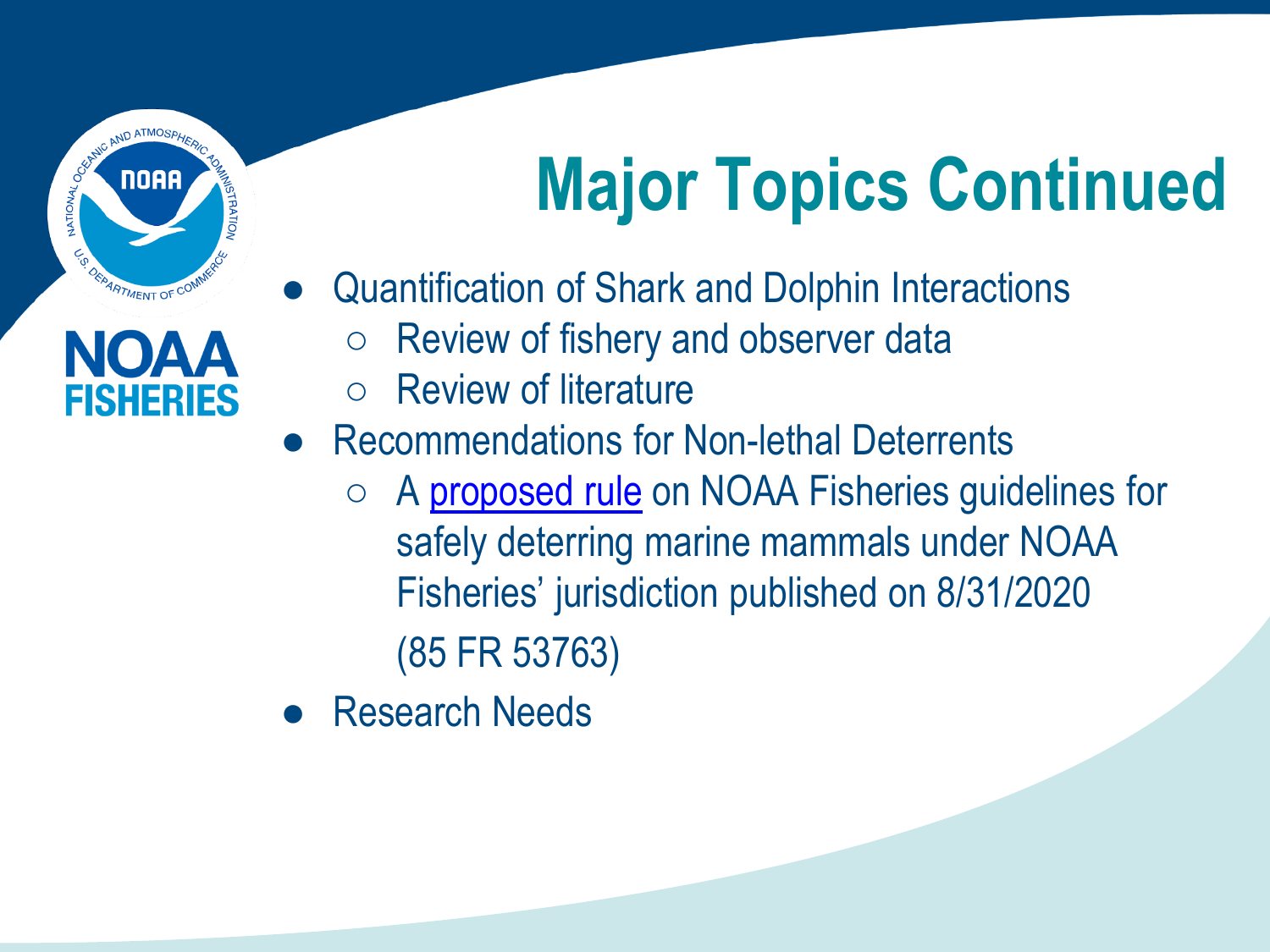

### **NOAA FISHERIES**

# **Discussion Questions**

Please provide input on the topics. For example:

- Are there other types of interactions not captured here?
- Have we overlooked any consequences of interactions to fisheries?
- Are there other data or information sources quantifying shark or dolphin interactions that you would like to provide?
- Are there any studies on non-lethal deterrents that we should review?
- Do you have suggested research needs?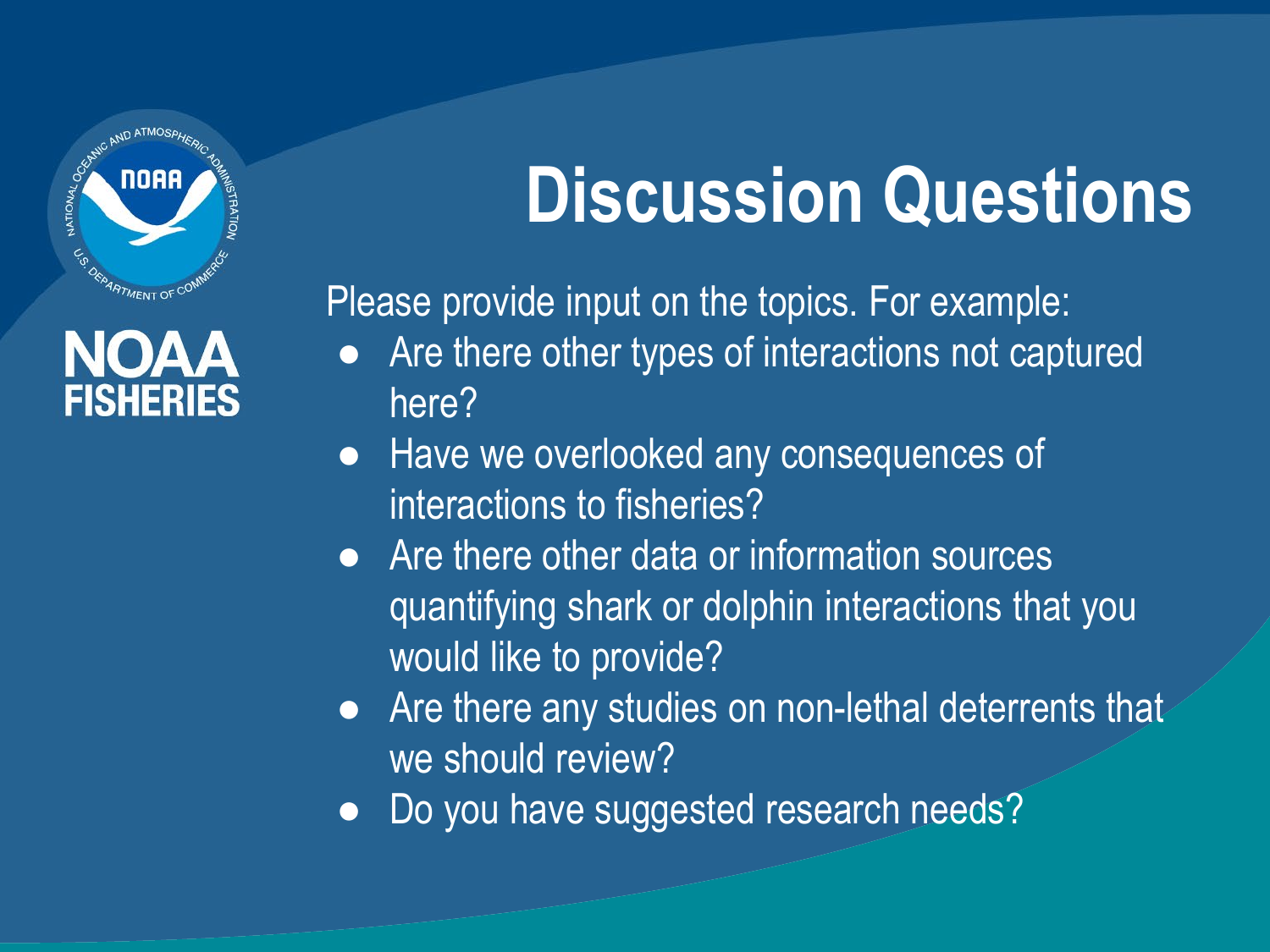





● September: Consult with Councils, HMS AP, and Marine Mammal Commission. Public comments accepted with these consultations.

● Final Report submitted March 2022